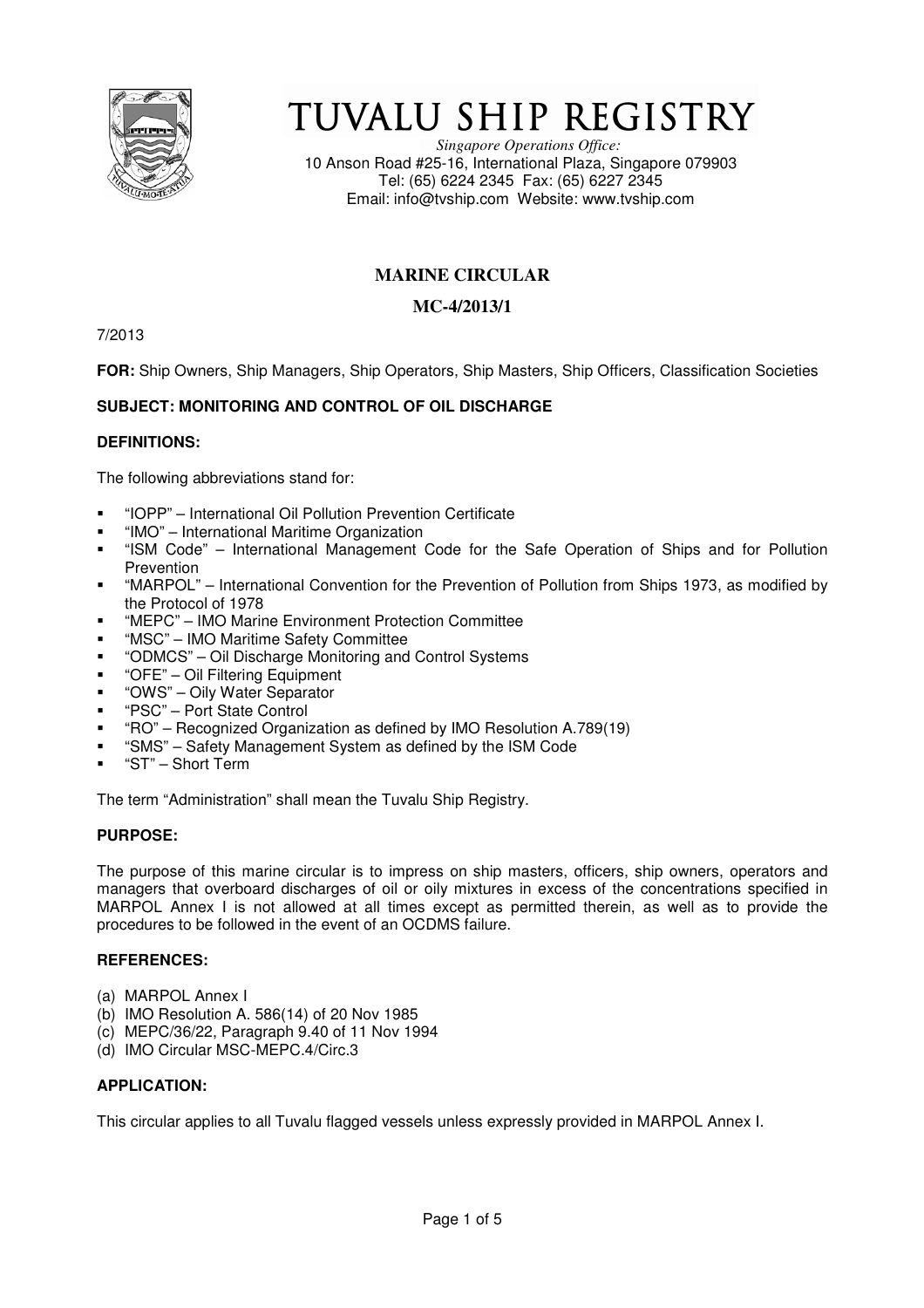## **CONTENTS:**

#### **1. Introduction**

- 1.1. Vessels subject to the requirements of MARPOL Annex I are commonly detained by PSC for being in violation of the requirements of the Convention.
- 1.2. The most common violation being the vessel's OWS found inoperative and/or fitted with bypass piping, directing illegal oily discharges overboard. In many cases, piping modifications were made by the crew without the knowledge of management ashore, indicating potential ISM Code discrepancies.
- 1.3. Masters and Chief Engineers should take note that such situations may lead to criminal charges and/or substantial penalties imposed in certain countries before the violation vessel is allowed to be released.

#### **2. Requirements**

- 2.1. All required oily water separation, monitoring, and control equipment on board should be operating as required. This includes the proper functioning of three way or re-circulating valves, monitoring and/or recording devices, and alarms and/or automatic shut down features. The results of system tests, repairs and routine maintenance shall be properly recorded in the relevant maintenance record according to the vessel's SMS.
- 2.2. Frequent shipboard checks should be carried out to ensure that no illegal by-pass piping or other arrangements are provided that are in violation of MARPOL Annex I.
- 2.3. Emergency bilge discharge valves and other overboard discharge valves of a similar nature that are normally closed are sealed in the closed position with numbered seals. The SMS should implement a suitable method, either manual or electronic, for recording the changes in the process, including removal and replacement of numbered seal tags, testing of valves, maintenance and other operational requirements. In accordance with MSC-MEPC.4/Circ.3, the sealing of valves of an emergency nature shall not be construed as a requirement for the valve to be blanked or physically locked. It shall be ensured that such valves remain available for use at all times in case of an emergency situation, and valve sealing may be accomplished through use of a breakable seal, electronic tracking, or similar method.
- 2.4. Bilge systems are to be maintained in accordance with the plans approved by the vessel's RO.
- 2.5. There shall be no excessive oil in the bilges and cleaning substances which contain emulsifiers or other substances which may interfere with the proper operation of the monitoring and control systems shall not be used.
- 2.6. Receipts shall be requested for all shore-side discharges of oil and oily wastes, including sludge, which accounts for the amount and type of waste discharged as well as the date and place of discharge.
- 2.7. An Oil Record Book is to be properly maintained and checked for consistency with other shipboard log books.

### **3. Malfunctioning Equipment**

3.1. Any malfunctioning OWS / ODMCS / OFE must be repaired as soon as practicable and in the event that the necessary parts are not readily available, the RO shall be notified to attend and issue a ST IOPP for the duration until repairs can be completed. Otherwise, owners/operators may apply to this Administration to issue an Attestation Letter to allow the vessel to operate during the interim period by providing information of the situation and of the place and date where the required parts and/or service can be obtained.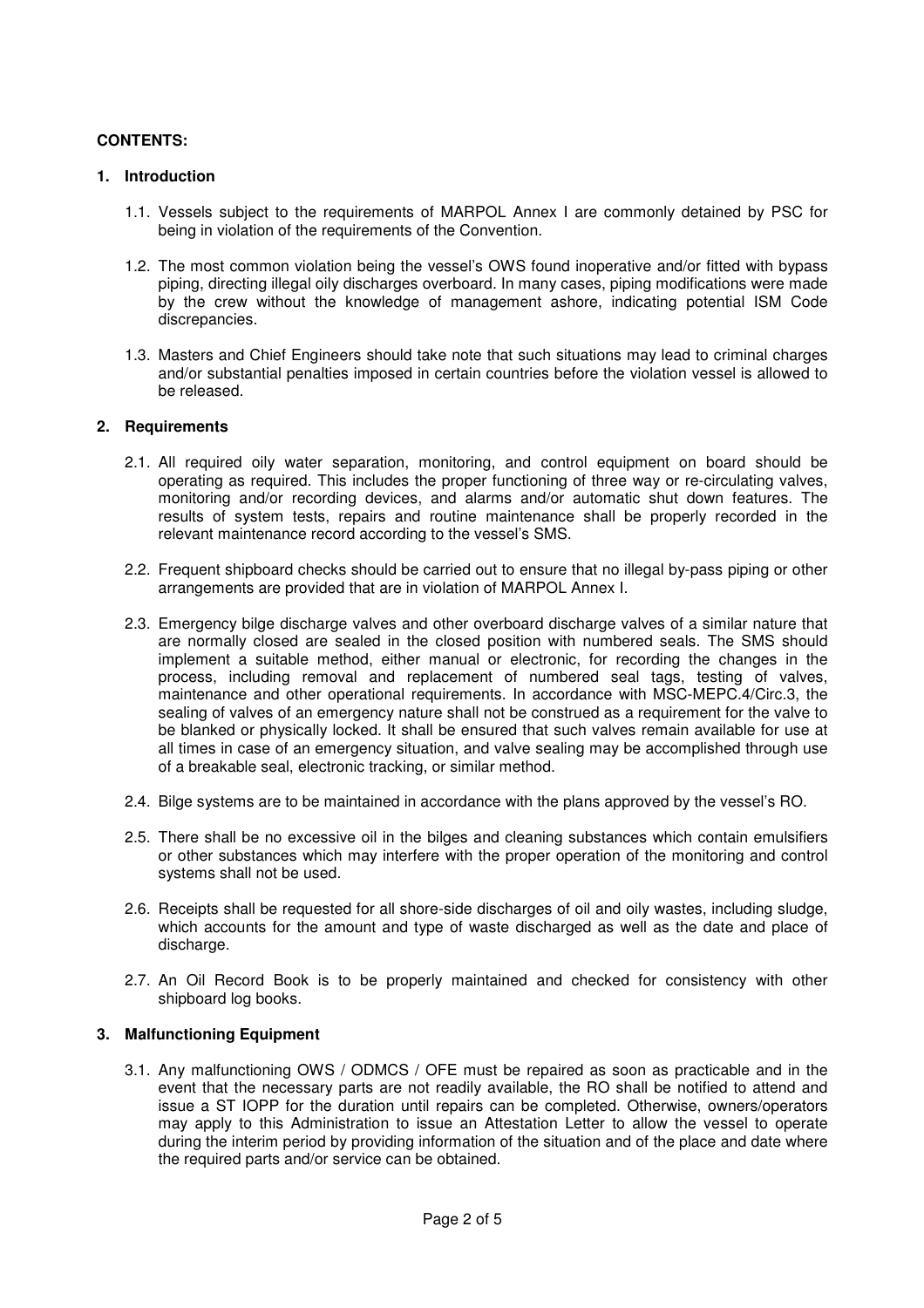- 3.2. In general, the conditions for issuance of the ST IOPP and/or Attestation Letter are asf:
	- 3.2.1. no overboard discharges of oil and oily wastes, including sludge, will be permitted during the interim period. All material of this type must be retained aboard for discharge to a shore-side facility;
	- 3.2.2. overboard discharge valves associated with the inoperative equipment must be sealed with numbered seals in the closed position and signs or notices prohibiting the use of the valves, except for emergency conditions, must be posted;
	- 3.2.3. the crew must be made aware that the equipment in question does not function properly and that it cannot be used;
	- 3.2.4. the Oil Record Book and other applicable logs must document the inoperative equipment and the numbered sealing of the overboard discharge valves;
	- 3.2.5. the appropriate port/coastal state authorities are notified, as required, of the defective equipment prior to arrival in port;
	- 3.2.6. the Administration and the RO is notified when the defective equipment has been repaired and is properly operating;
	- 3.2.7. the Master and Chief Engineer are held ultimately responsible for ensuring that no discharges are made using the defective equipment or otherwise in contravention of MARPOL Annex I.

### **4. Manual Monitoring of Discharge**

- 4.1. Although MARPOL Regulation 15 and IMO Res. A.586(14) detail the requirements for the automated use of the oil discharge monitor with slop tanks during the cleaning operation of cargo tanks of existing tankers, provisions must also be made for emergency manual control of the effluent discharge in case of failure of the ODMCS.
- 4.2. In Regulation 15(3)(a) it is stated asf:

"Any failure of the monitoring control system shall (automatically) stop the discharge and (must) be noted in the Oil Record Book. A manually operated alternative method shall be provided and may be used in the event of such failure, but the defective unit shall be made operable as soon as possible. The Port State Authority may allow the tanker with a defective unit to undertake one ballast voyage before proceeding to a repair port."

- 4.3. As per MEPC/36/22, paragraph 9.40, the phrase "before proceeding to a repair port" means a laden voyage following a ballast voyage.
- 4.4. If the ODMCS fails during tank cleaning while the tanker is en route to a loading port, the cleaning may continue on condition that a planned and documented manual method of monitoring and logging the discharge is used. This allows the vessel to complete its loaded voyage after which the ODMCS must be repaired at the discharge port.
- 4.5. If the ODMCS cannot be repaired at the discharge port, then the vessel may be allowed one single ballast voyage directly to a port where the ODMCS repairs can be completed, subject to the following conditions:
	- 4.5.1. an oil discharge monitoring method must be manually operable;
	- 4.5.2. the vessel must provide documentary records in the ship's log book or the oil record book or in the vessel's planned maintenance record that the system has been maintained in accordance with the manufacturer's recommendations;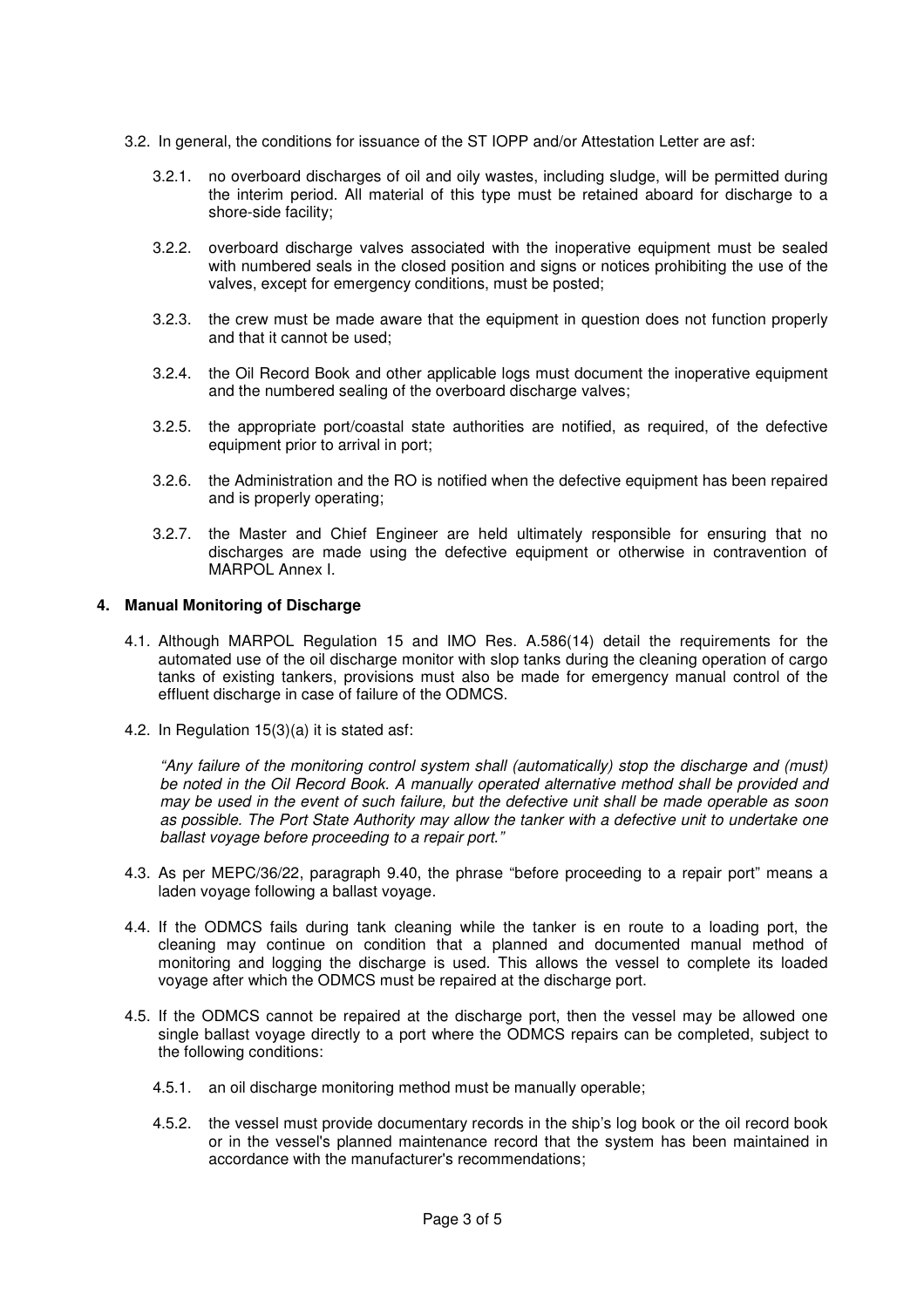- 4.5.3. the equipment has been utilized and records are available to verify the use of the unit during all ballast discharges prior to the present functional defect and that this defect has been duly recorded in the oil record book;
- 4.5.4. prior to arrival at the unloading port, the failure has been reported to the port State and the RO; and
- 4.5.5. that every reasonable effort has been made to repair the defective unit prior to the vessel departing from the unloading port.

#### **5. Procedures for Manual Monitoring of Discharge**

- 5.1. When the ODMCS fails, discharge of effluent into the sea via the ODMCS must cease immediately and an entry must be made in the oil record book.
- 5.2. At the time of the ODMCS failure, the port State of destination, the RO, and the owners/operators should be notified so that immediate measures are taken to have the ODMCS repaired by a qualified service engineer.
- 5.3. The Manual monitoring of the effluent discharge must be made during daylight hours using the oil/water interface detectors (see MARPOL Regulation 15(3)(b)) as well as following the ODMCS manufacturers instructions for manual operation (see MARPOL Regulation 15(3)(c)) together with the procedure recommended by IMO Res. A.586(14) asf:
	- 5.3.1. **oil content meter of sampling system:** visual observation of the surface of the water adjacent to the effluent discharge as well as use of oil/water interface detector;
	- 5.3.2. **flow meter:** pump discharge characteristics such as the gallons or litres per minute to be considered in the calculation and recorded to check accuracy of flow meter;
	- 5.3.3. **ships speed device:** main engine revolutions per minute as well as the propeller diameter, pitch and slip to confirm ship travel in nautical miles to be recorded;
	- 5.3.4. **processor:** manual calculation and manual recording of oil content versus water outflow to confirm total out flow; and
	- 5.3.5. **overboard discharge control:** manual operation of pumps and valves to be utilized together with all the above to confirm that an instantaneous rate of discharge of oil does not exceed 30 litres per nautical mile.

### **6. Non-Compliance**

- 6.1. Port State Control:
	- 6.1.1. Vessels that are not in compliance with MARPOL Annex I may be subject to PSC actions, including detention, heavy fines and often civil and/or criminal actions from the coastal state.
	- 6.1.2. OWS failure has been a continuing cause of PSC detentions.

#### 6.2. Flag Administration:

- 6.2.1. MARPOL 73 Article 4 specifies the imposition of penalties that are sufficient in severity to discourage violations of the Convention. The Administration, as a signatory, is bound to assess appropriate penalties for the contravention of Convention requirements, such as:
	- 6.2.1.1. immediate flag State detention of the vessel;
	- 6.2.1.2. assessment of substantial fines and penalties by the Administration;